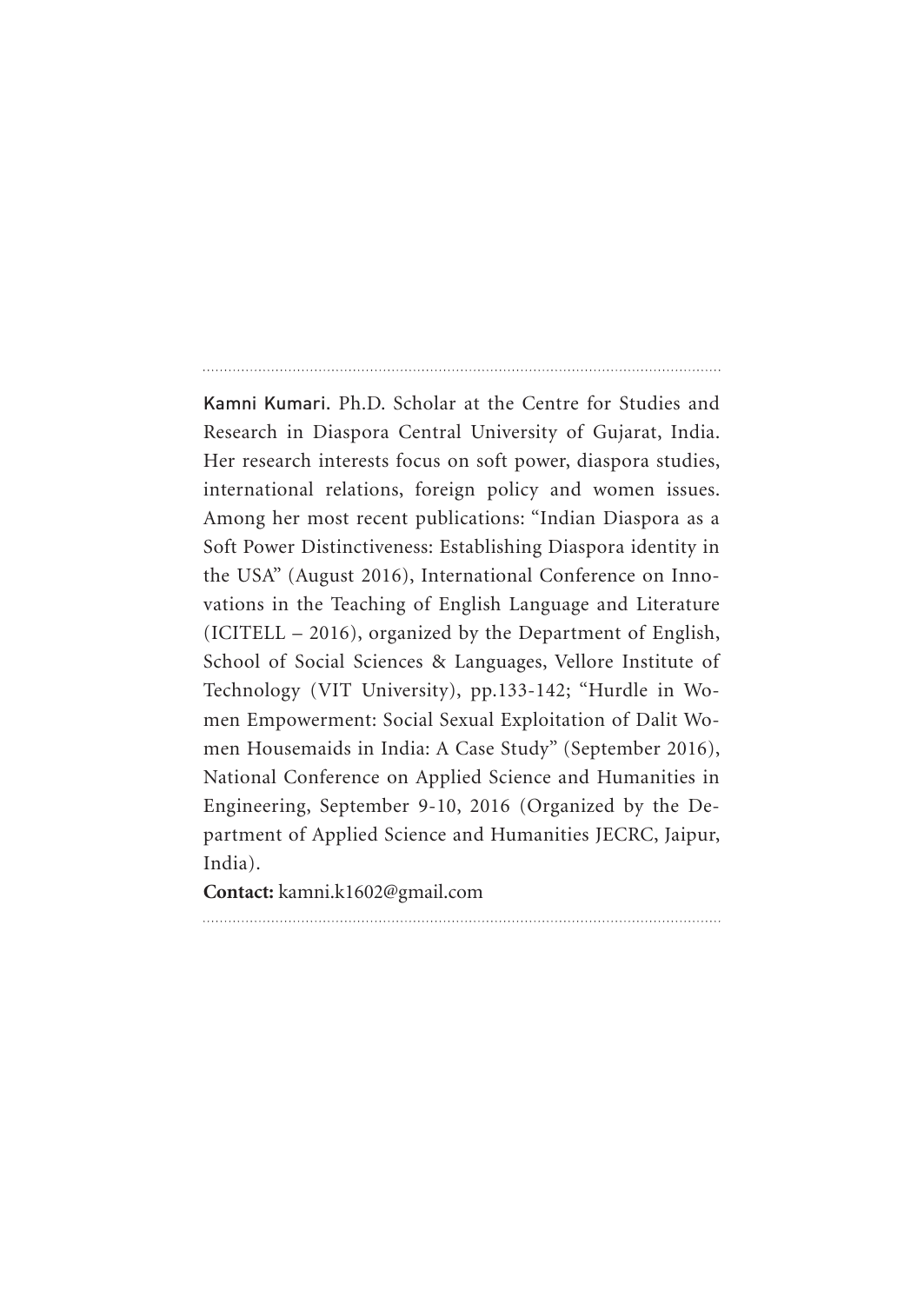# **DIASPORA AS SOFT POWER A CASE STUDY OF INDIAN DIASPORA IN THE US**

## **Kamni Kumari**

Centre for Studies and Research in Diaspora Central University of Gujarat, India

#### DOI: 1017450/160210

Reception date  $6<sup>th</sup>$  July 2016; acceptance date  $5<sup>th</sup>$  August 2016. This article is the result of research activities held at the Centre for Studies and Research in Diaspora, Central University of Gujarat.

## **Abstract**

Gone are the days, when power was defined by military sources, in other words, hard power. Now, power in terms of ideas, persuasion, which is defined as soft power, influences the world. The present paper is an attempt to study and analyze soft power as a foreign policy tool, and how Indian Diaspora (ID) as a soft power, has played a role in the promotion of bilateral relationship between India and the US.

## **Keywords**

Soft power, diaspora, bilateral relations.

#### **Resumen**

Atrás han quedado los días cuando el poder estaba definido por las fuentes militares, es decir, el poder duro. Ahora el poder en términos de ideas, la persuasión definida como poder suave, influye en el mundo. El presente artículo es un intento de estudiar y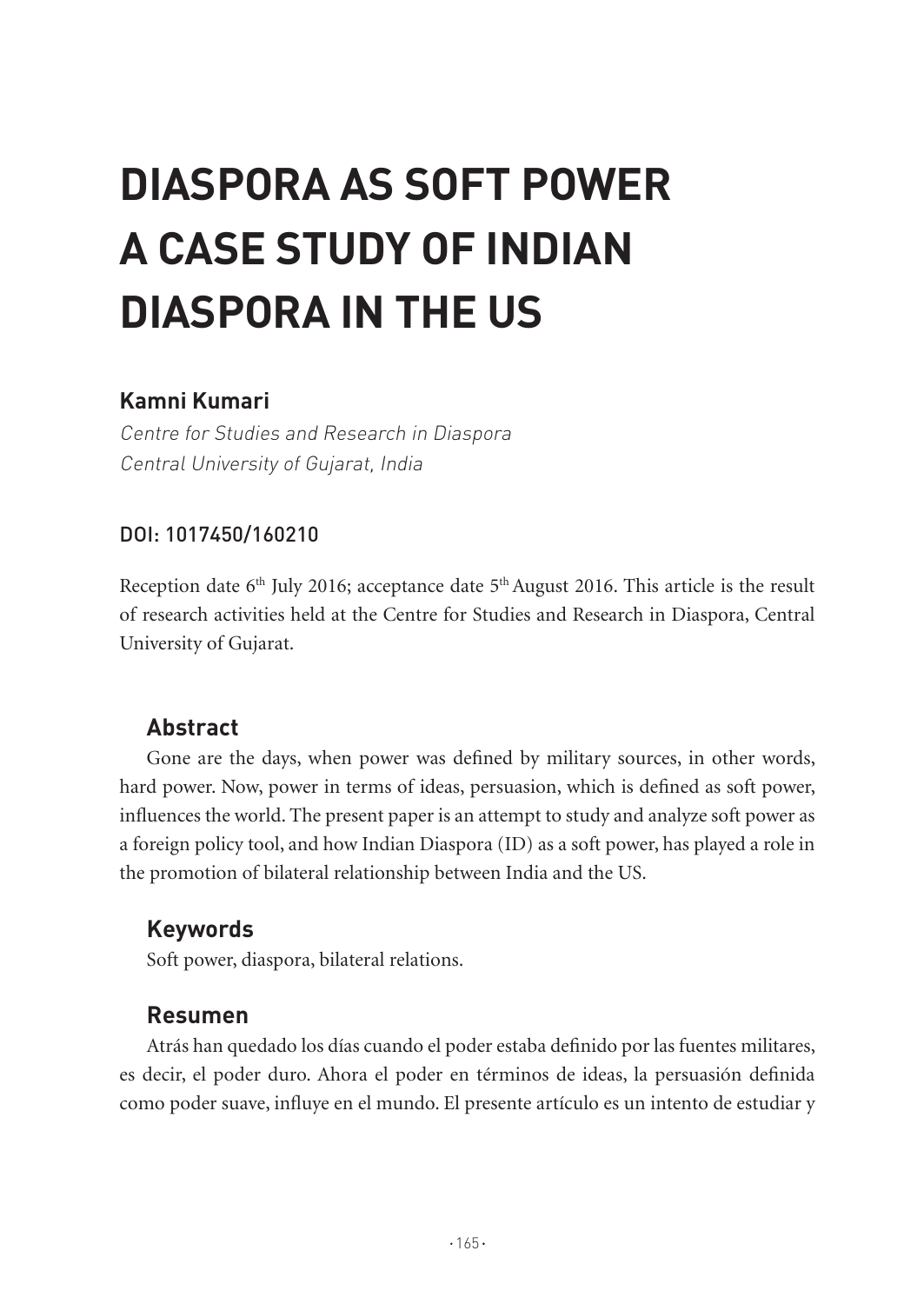analizar el poder blando como una herramienta de política exterior y cómo la diáspora india (ID), como un poder blando, ha desempeñado un papel importante en la promoción de la relación bilateral entre la India y los EE. UU.

# **Palabras clave**

*Soft power*, diáspora, relaciones bilaterales.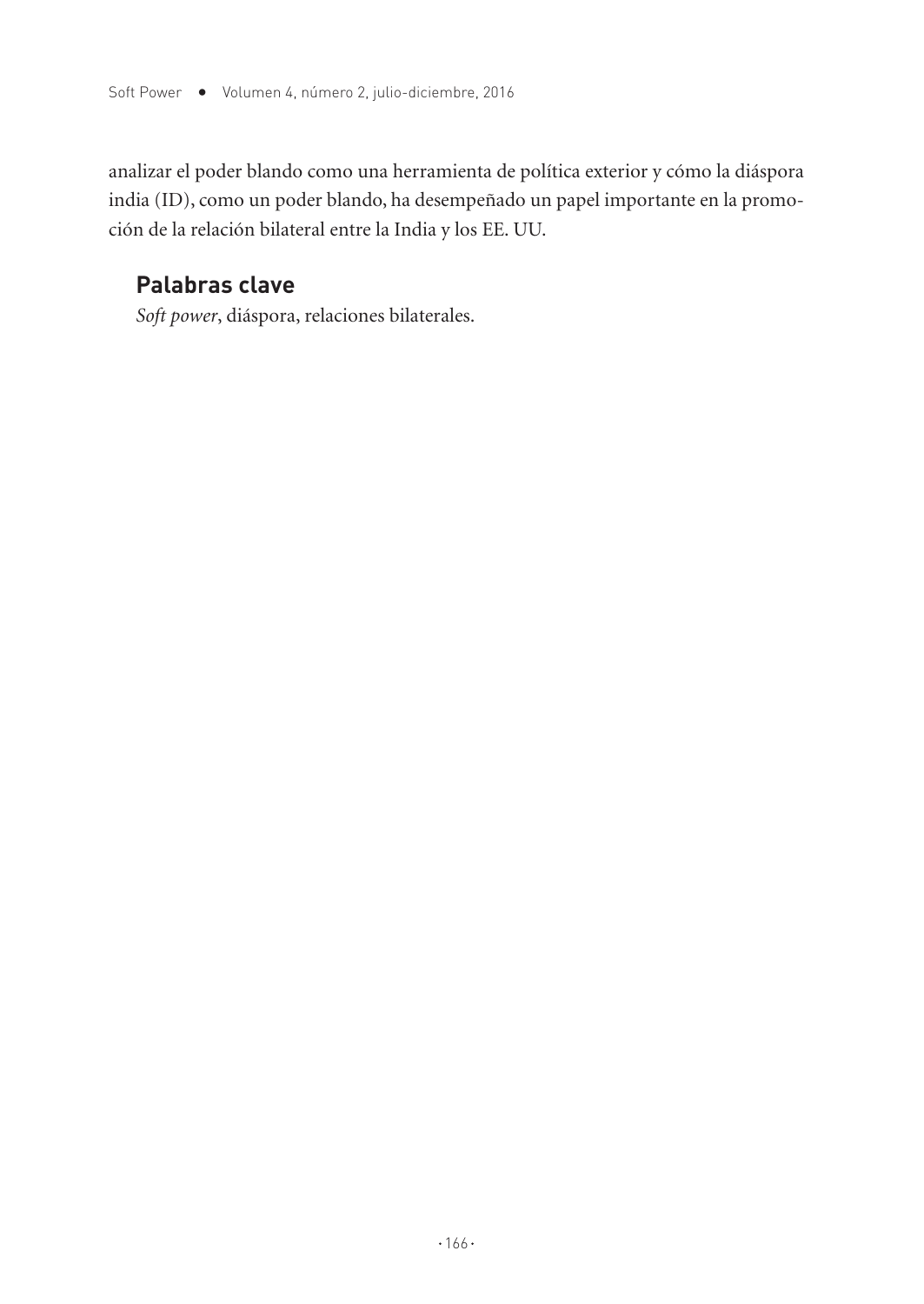#### **Introduction**

In the recent scenario, there has arisen a concept, which has attracted the attention of many scholars, academicians, political scientists and foreign policy experts i.e. the soft power. One can see the term "soft power" very much used in newspapers, magazines and journals, etc. The word "soft power" is used nowadays to define efforts by powerful figures and countries to shape others' perceptions of them. In the ancient days, the great rulers like Alexander had understood that their reputation as well as their capacity to compel physically, would measure their power. In earlier times, it was known as "reputation", "image," "face" or "prestige."

Before studying diaspora as a soft power asset with a special focus on ID as a soft power, it is important to understand first the concept of power and then the soft power. Nye defines soft power as, the ability of a country to persuade others to do what it wants without force or coercion<sup>1</sup>. In simple words, soft power is a power of appeal and attraction, which has the ability to shape the preferences of others. The concept of soft power, like any other power, is very vital in both, international relations and politics.

The basis of India's soft power is its culture, secularism, spiritualism, music, dance, Bollywood, Yoga, Ayurveda, a tradition of good learning and most importantly the "Indian Diaspora (ID)". There are 25 million people of Indian origin living outside India. Therefore, India has the second largest population not only in India; it has the second largest population of Indian diaspora across the world as well. The overseas Indian community is a composition of diverse, heterogeneous and widespread global community representing different regions, languages, cultures and faiths and religions. They connected together due to their nostalgia about their mother India and its inherent values. These values are very well represented by the Indian Diasporic community in all the parts of the world. They know that they belong to a country having a very rich heritage and they do not have to bring a bad name to it. Overseas Indian Community is today amongst the best-educated and the most successful communities of the world. In every part of the world, the overseas Indian community is recognised and respected for its work ethos, discipline, non-interference and for successfully living in harmony with the local community, which appeals to others. Therefore, in this paper an attempt has been made to study and understand the potentiality of ID in projecting the soft power of India. How is diaspora working as a soft power asset or what are its underlying mechanisms that generate soft power?

<sup>1.</sup> J. Nye, *The Future of Power*, Public Affairs, New York, 2011.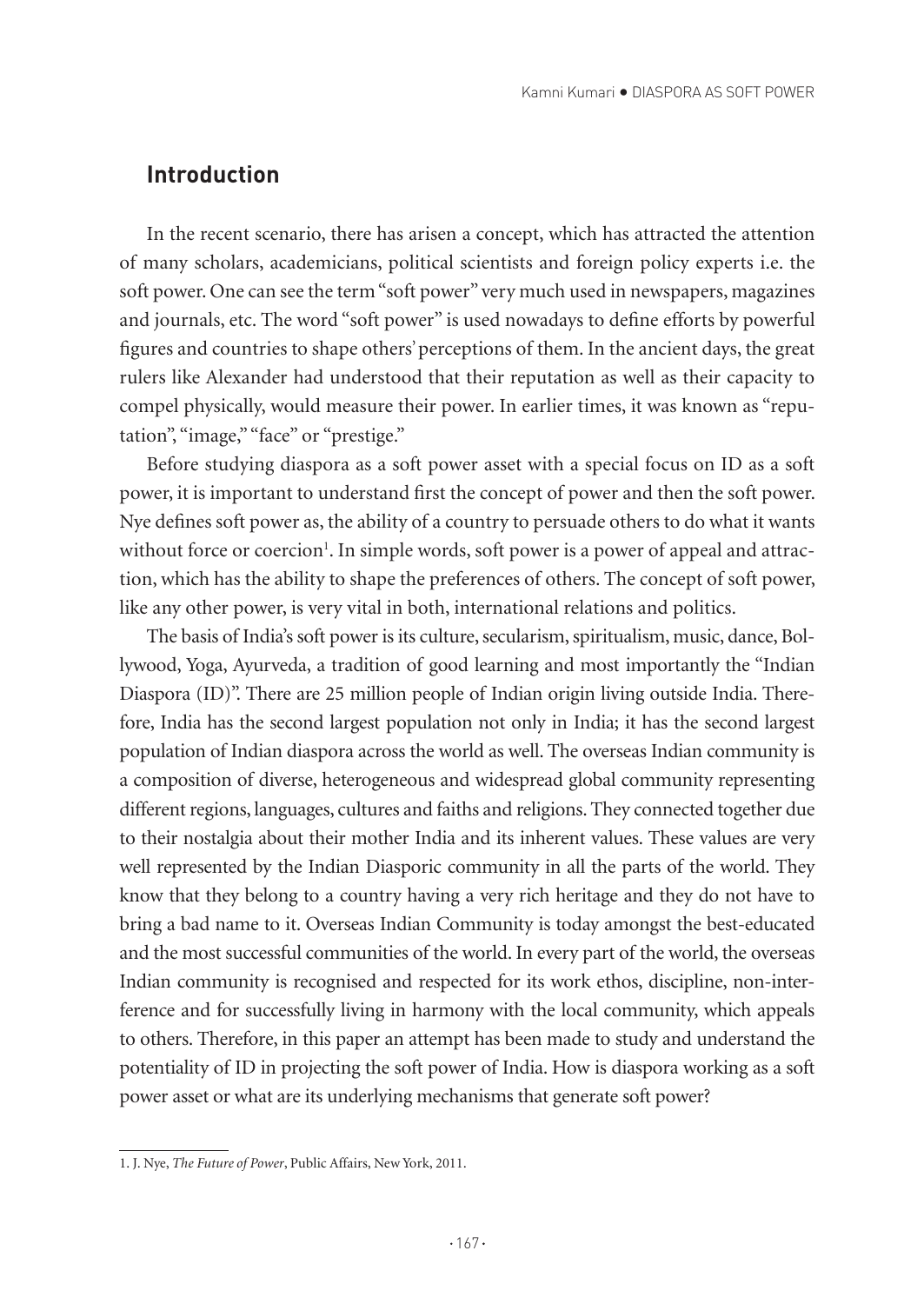The study of India's soft power and the role of diaspora in enhancing India's soft power are very important in the current scenario. Since almost every country is facing various security threats like terrorism, external aggression and security threats from neighboring states, it is very important for a country to enhance its power of attraction or cultural, ideological power. The hard power though is very important for any country, but solely this power is not enough until and unless the soft power is complimenting it. The soft power is equally important for India to enrich/improve its bilateral ties with different countries, to fulfill its national interests of becoming a global power and its quest for getting a permanent seat in the Security Council of the United Nations Organization. The ID is playing a crucial role in fulfilling India's national interests by promoting India's culture worldwide.

## **Diaspora in India's Foreign Policy: From Nehruvian Era to Present Day Scenario**

During the colonial period, Indians travelled to different parts of the world as British citizens of India. Therefore, customarily it was the responsibility of British GOI to look after its citizens spread in different parts of the world. However, they had no concern for the Indians located overseas. Rather, the British themselves or their accomplices were the perpetrators who tortured Indians overseas. During the freedom struggle of India, Indian nationalists like Gandhi, Gokhale, C.F. Andrews, etc. raised concerns over the well-being of Indians overseas. Due to their efforts, Indentureship ended in 1920.

Initially, after independence India's approach towards diaspora was typically of a hands-off approach or non-interventionist foreign policy towards diaspora. Pandit Nehru, the then Prime Minister of India, gave statements on many occasions and advised the overseas Indians to adjust themselves in the host society and obtain the citizenship of the country of their domicile. He also urged Indians to be loyal to the host society and help them in their fight against colonization and apartheid. In a way, he suggested Indians not to look back to the country of their origin. Even Indian leaders used to think that the problems which Indian community were facing in the host countries, were only because they were not completely integrating with the host society.

A paradigm shift came in India's diaspora policy when India adopted liberalist policies in 1990s. The focus was shifted towards its diasporic community and thereby, its policy towards them changed. Within the last decade, the GOI has shown significant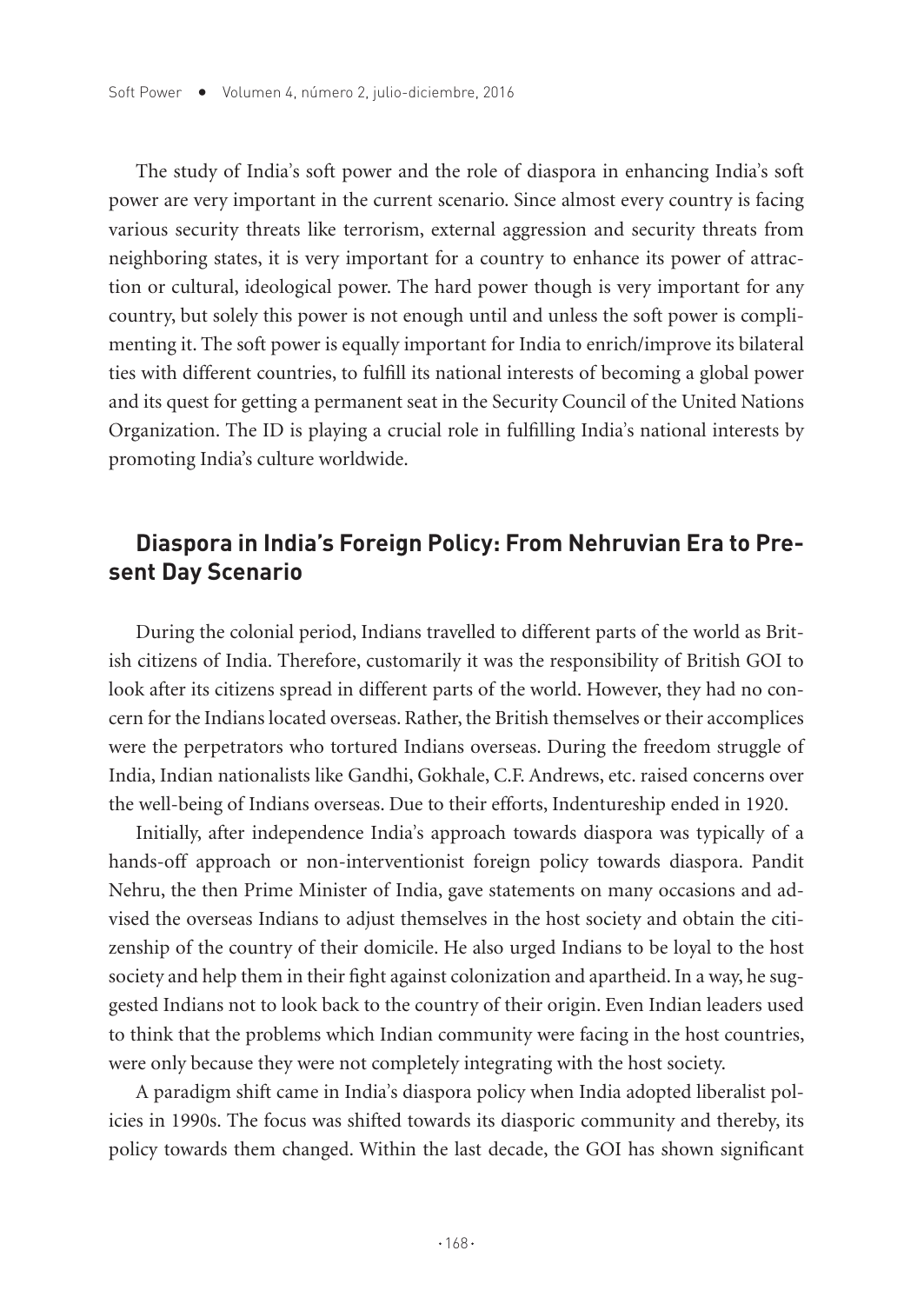interest in its diaspora as well as in diaspora policies. For the first time, India recognised the potential of its diaspora for promotion of bilateral relations. The diaspora's ability to influence bilateral relations increased for two reasons. The First reason was India's optimism about bilateral relations amplified due to many favorable factors, including the new economic policy. India's interest increased in its diaspora for three major factors: the first is, earlier India had a closed economy that did not encourage foreign contributions, businesses, or investments. However, with the liberalization of the economy in 1991, diasporic Indians became more useful as agents of trade, investment, and technology for India. Second, Indian foreign policy began to recognize the importance of the diaspora in industrialized countries, especially the United States, for public diplomacy. India had now realized very well that for seeking investments from the different developed countries like the US, it would have good diplomatic relation with that country and diaspora could be an effective public diplomacy tool as ID had made a good position in the economy and knowledge sector of the US at that time. Only from the mid-1990s, the Indians in developed countries started placing at the high-level positions in multinational corporations. The general success of the community in these developed countries like the UK, the USA and Canada and thereby the community's positive influence on the idea of Indian qualities led the GOI to take a more proactive approach towards its diaspora. The Indian American community also had more to gain after the liberalization of Indian economy. Earlier, there were limited instrumental gains for the Indian Americans since the two countries hardly believed they could be strategically important for each other. Thirdly, the size and economic power of the community increased tremendously during this period.

The large community was educated too<sup>2</sup>. One major factor was, of course, the remittances sent from the diaspora, which survived India during Balance of Payments crisis at that time. Another factor was that the more India adopted liberalist policies, the more the relation of India with its diaspora got better, especially with the diaspora in liberalist countries like the US. The resumption of engagement with ID in the 1990s resulted in major implications for internal as well as external political and economic processes in India. GOI has not paid much attention towards its diaspora as a soft power source and at a practical level; very few initiatives have considered diaspora and thereby to exploit them as a soft power source.

<sup>2.</sup> A. Chatterjee, "The Catalyst? Indian Diaspora and India. Relations After the Cold War", in *The West Bengal Political Science Review*, 17, 2, 2014, pp. 241-249.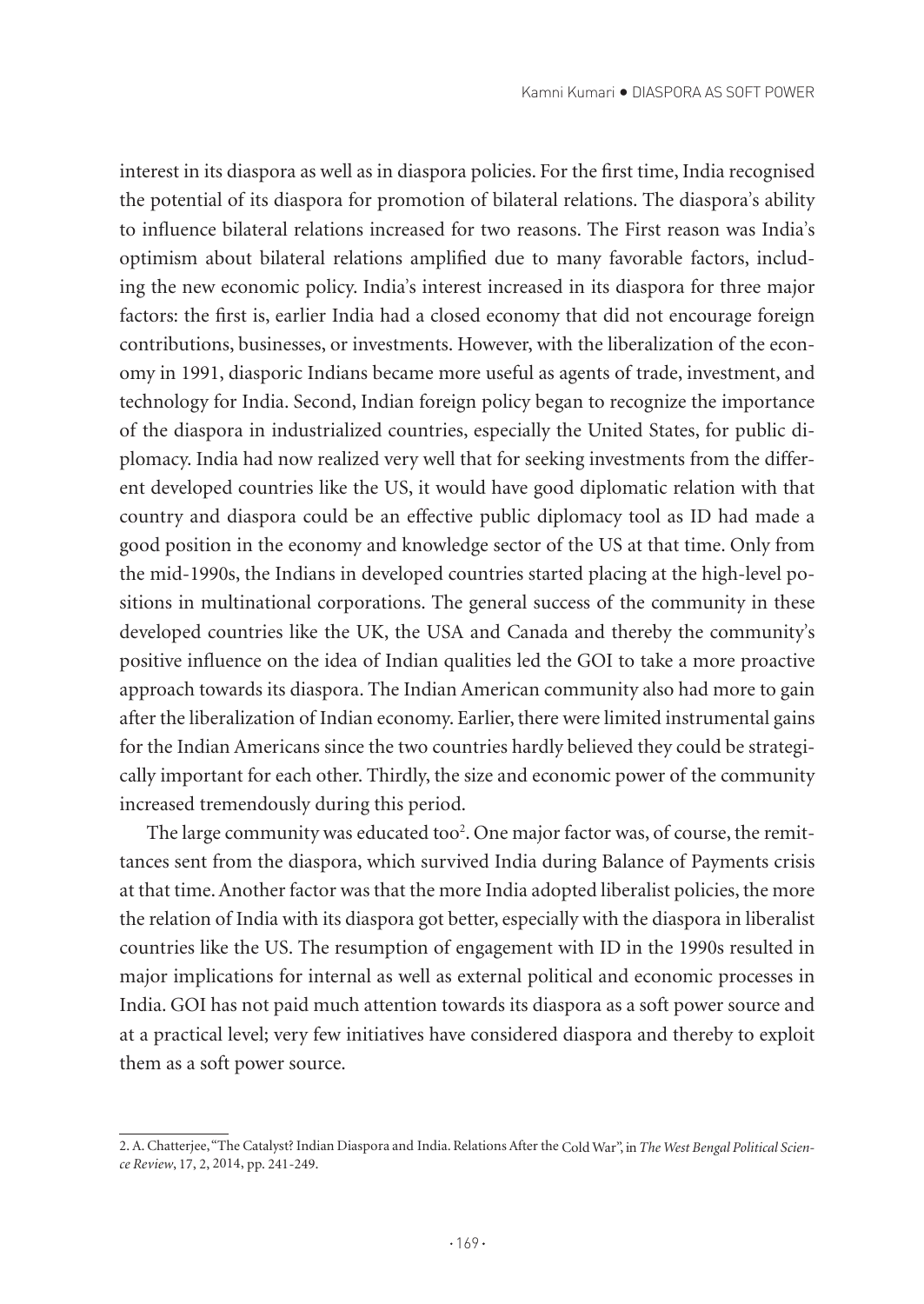#### **Role of Soft Power in India's Foreign Policy**

Prime Minister of India Mr. Narendra Modi was asked to justify Australia's signing of a deal to sell uranium to the country by his Australian counterpart Tony Abbott in his recent visit. In response, the Indian Prime Minister said, India threatens no one and is a friend to many. This answer of the Prime Minister was not merely a diplomatic nicety, but he chose this answer very carefully based on India's image at international level. It is an image, which is rare amongst great powers of India's size and strength, and will give Delhi a unique soft power advantage in the future multipolar world $^3.$ 

In the world, India has an image of comparatively non-violent, tolerant and pluralistic democracy with a non-threatening international influence. Its foreign policy also has the same traits as soft power such as non-violence, a democratic set up, cooperation, peaceful resolution of disputes, friendly relations with other countries, no first use of the weapons or weapons used only to retaliate, not to attack another country, nor try to interrupt in others sovereignty, etc. The ID has also carried these traits and disseminated them in the foreign land. The ID is also peace loving, democratic, do not fight with others, and easily integrate with the host society, etc. These values of the Indian diasporic community further enhance the soft power of our country.

#### **Diaspora Effect on the Soft Power of India to the United States**

The labor flow at the international level has dominated various academic discussions, as the labor flow is beneficial for both the sending and receiving countries. The migrants are beneficial for the host countries in the sense that they reduce labour costs and for the home countries in terms of remittances, which they send back to their homes. Within the field of international migration, the migration of the high skilled received more attention since, aside from the remittances, they are increasing the goodwill of the country of their origin, e.g. our Indian engineers in silicon valley by being successful, adding a lot of name and fame to its their home country<sup>4</sup>.

The ID is beneficial for the soft power of India to the United States as they have the power of attractive ideas through their position of wealth and education. One more

<sup>3.</sup> K. Pethiyagoda "India's Soft Power Advantage", 2014, accessed 9 July 2015, available from http://www.aii.unimelb.edu.au/ blog/india%E2%80%99s-soft-poweradvantage

<sup>4.</sup> A. Sahay, *Indian Diaspora in the United States: Brain Drain or Gain?,* Lexington Books, New York, 2009.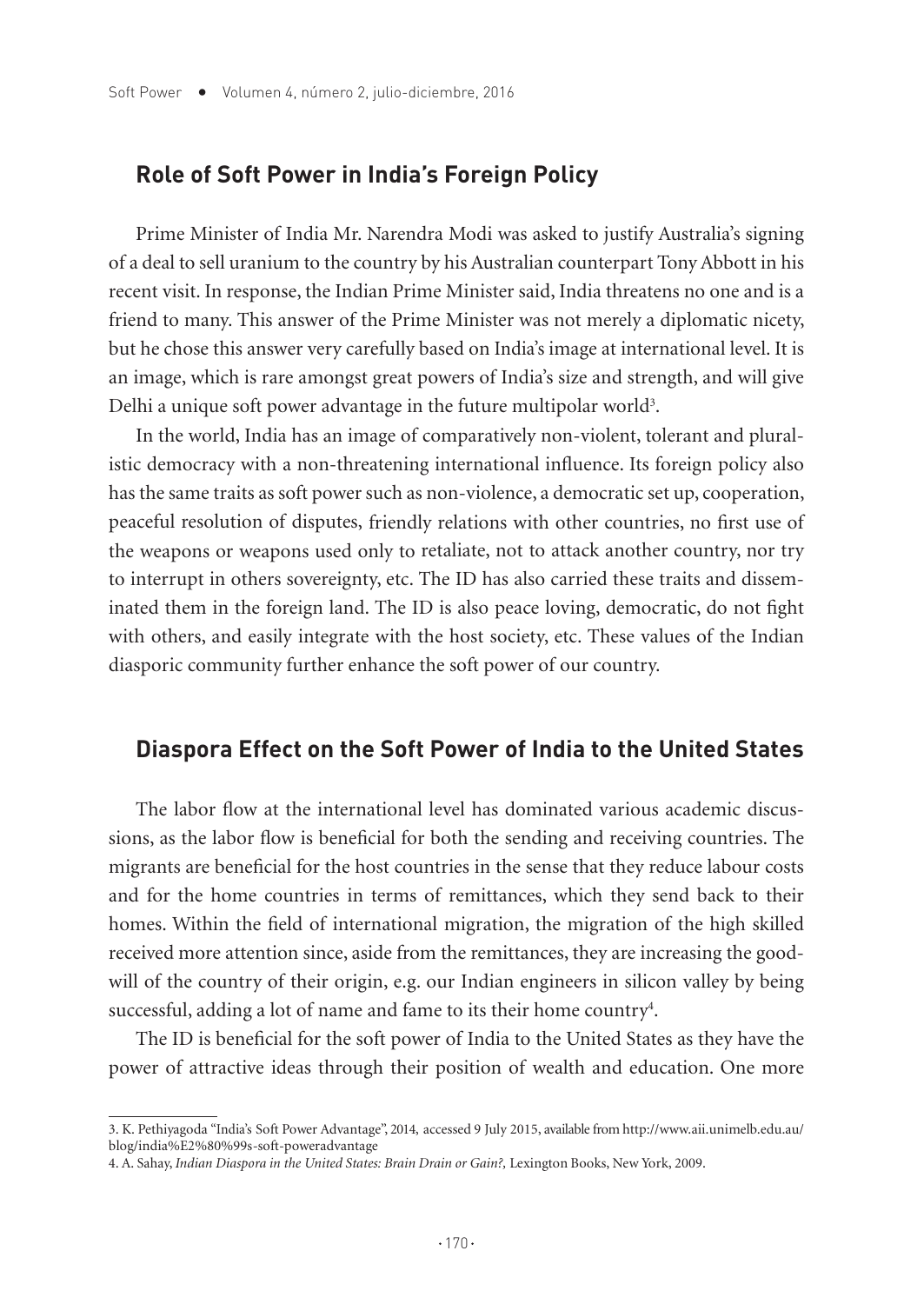reason for their being beneficial is that they are mostly skilled migrants and their level of education as well as income is very high. The aspiration for education has always been high in the psyche of Indian emigrants. In fact, it is the education only, through which ID has progressed to such a level. Knowledge is power and India has been known as a knowledge superpower since ancient times. According to the High Level Committee Report, India, China and Greece were the most notable knowledge societies in ancient times<sup>5</sup>. Daya Kishan Thussu<sup>6</sup> also agrees that India has provided a source of learning to the world and the ID is maintaining the same legacy. Indians are also a source of learning for their fellows in the foreign land.

## **Soft Power Tools Used by ID for the Promotion of Bilateral Relations**

India is a global player in almost every sphere i.e. political, cultural and economic. The ID helps in identity creation, image projection, image cultivation, etc. Now the question, which arises, is how ID is projecting India's soft power. The most possible answer is that the ID, through the following tools and ways enhance or project the soft power of its country. The ID is not only a source of India's soft power, but it is also an agent of India's soft power; the Indian expatriate community also disseminates i.e. the other soft power sources of India at a world level. The ID is using India's other sources of soft power like culture, Ayurveda, Bollywood, Indian cuisine, knowledge, spirituality, etc. and luring the populace all over the world. A detail discussion on how the diaspora is acting as an agent of India's soft power, while using different sources of Indian soft power, can be summarized, as follows:

**Culture:** The ID from the very beginning is conscious about their rich cultural heritage, knowing the fact that they are the inheritors of the world's oldest civilization. Therefore, they are naturally keen to maintain their cultural prestige as being part of such a rich legacy. This deep commitment to their cultural prestige has shown in numerous ways, and in every aspect of the ID. Probably there is no other diaspora across the globe, having such an extraordinary diversity. This diversity is visible in terms of linguistic, ethnic and religious groups. Therefore, the first generation diaspora always

<sup>5.</sup> Government of India, *High Level Committee Report on the Indian Diaspora*, Ministry of External Affairs, New Delhi, 2002. 6. D. K. Thussu, *Communicating India's Soft Power: Buddha to Bollywood*, Palgrave Macmillan, New York, 2013.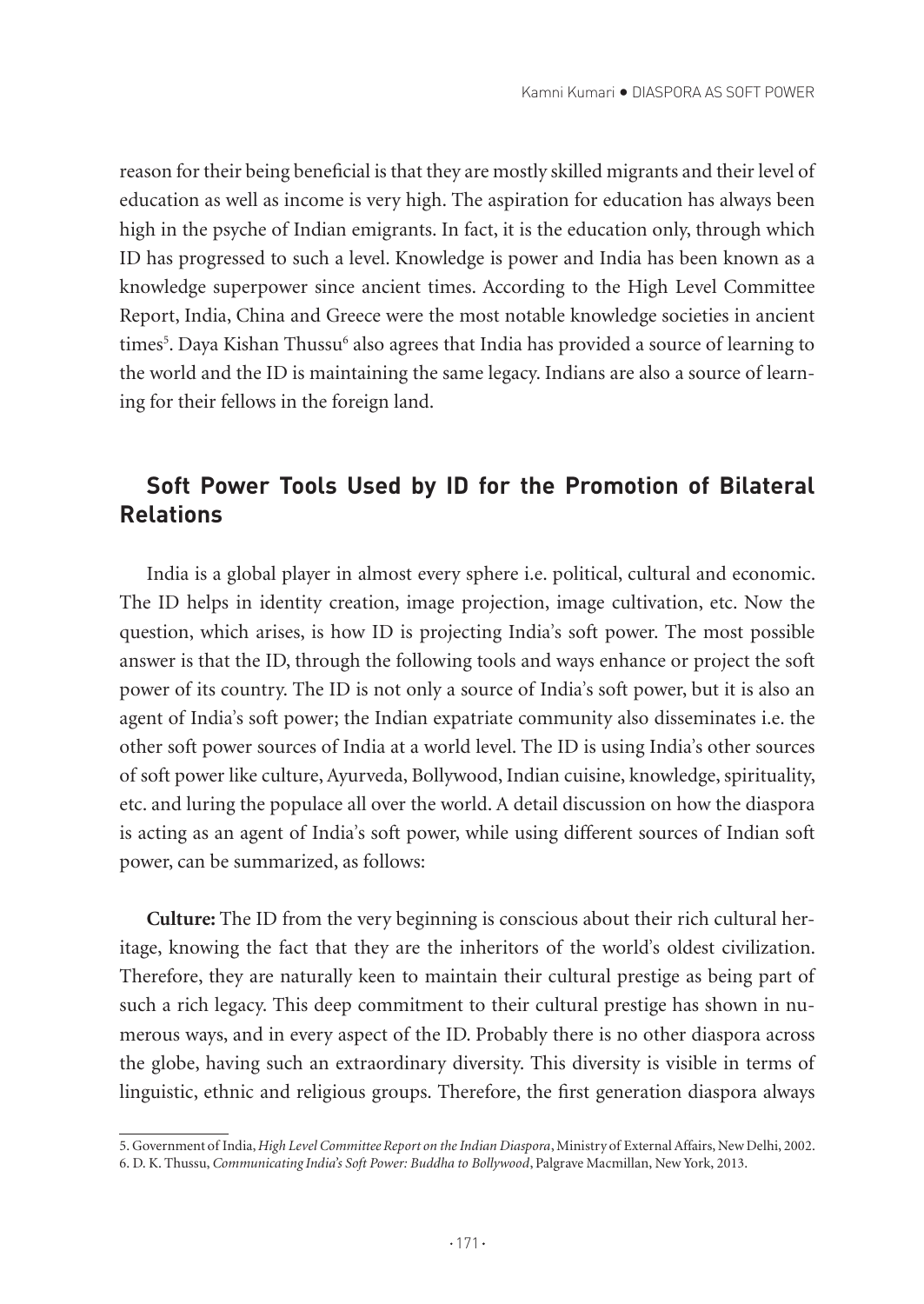carries with them the rich traditions of harmonizing different values, beliefs, customs and practices.

**Knowledge:** The knowledge, which ID carries with them to the visiting countries, especially in the case of professional migration or the post-colonial migration in the western developed countries, clearly indicates the claim of India to become a knowledge super power very soon in this twenty first century. India is regarded as a knowledge house, and its engineers, doctors, scientists and software professionals have easy acceptability by the international community. Indian education boosted with high competitiveness, which can be seen in the information technology sector where Indians like Sundar Pichai and Satya Nadella have made their major contribution. Due to the knowledge competitiveness of Indians, India's soft power has also increased. Now Americans in Silicon Valley have equated the IITs (Indian Institute of Technology) to MIT, and the Indian engineers and software developers, taken as synonymous with mathematical and scientific excellence of the western countries. India gains respect through such comparisons and compliments.

**Yoga:** One of India's most important therapy of longevity i.e. yoga has now been embraced by almost everyone in the world. It is no less than a cultural winning for India. It is also true that India has not put much effort to propagate it at world level. It is through ID that people across the globe came to know about this Indian enchanted therapy. It has manifested by the fact that a large chunk of people of the host countries practice yoga in Indian Diaspora yoga centers. Purushothaman7 states that Yoga has reached people at global level and is rapidly becoming part and parcel of the lifestyle of the people in the West.

Although, much effort has not been put by previous governments for dissemination of Yoga at a world level, due to the efforts of present Indian government, the UN General Assembly adopted the Resolution, proclaiming June 21 as the International Day of Yoga. There are numerous yoga centers in the US where different types of Yoga and meditation styles are practiced.

**Spiritualism:** Spirituality is on the top list of Indian soft power. It is the ultimate solace provider as the thrust of every human being is to reach the ultimate truth. In other

<sup>7.</sup> U. Purushothaman, "Shifting Perceptions of Power: Soft Power and India's Foreign Policy", in *Journal of Peace Studies,*  17, 2&3, 2010.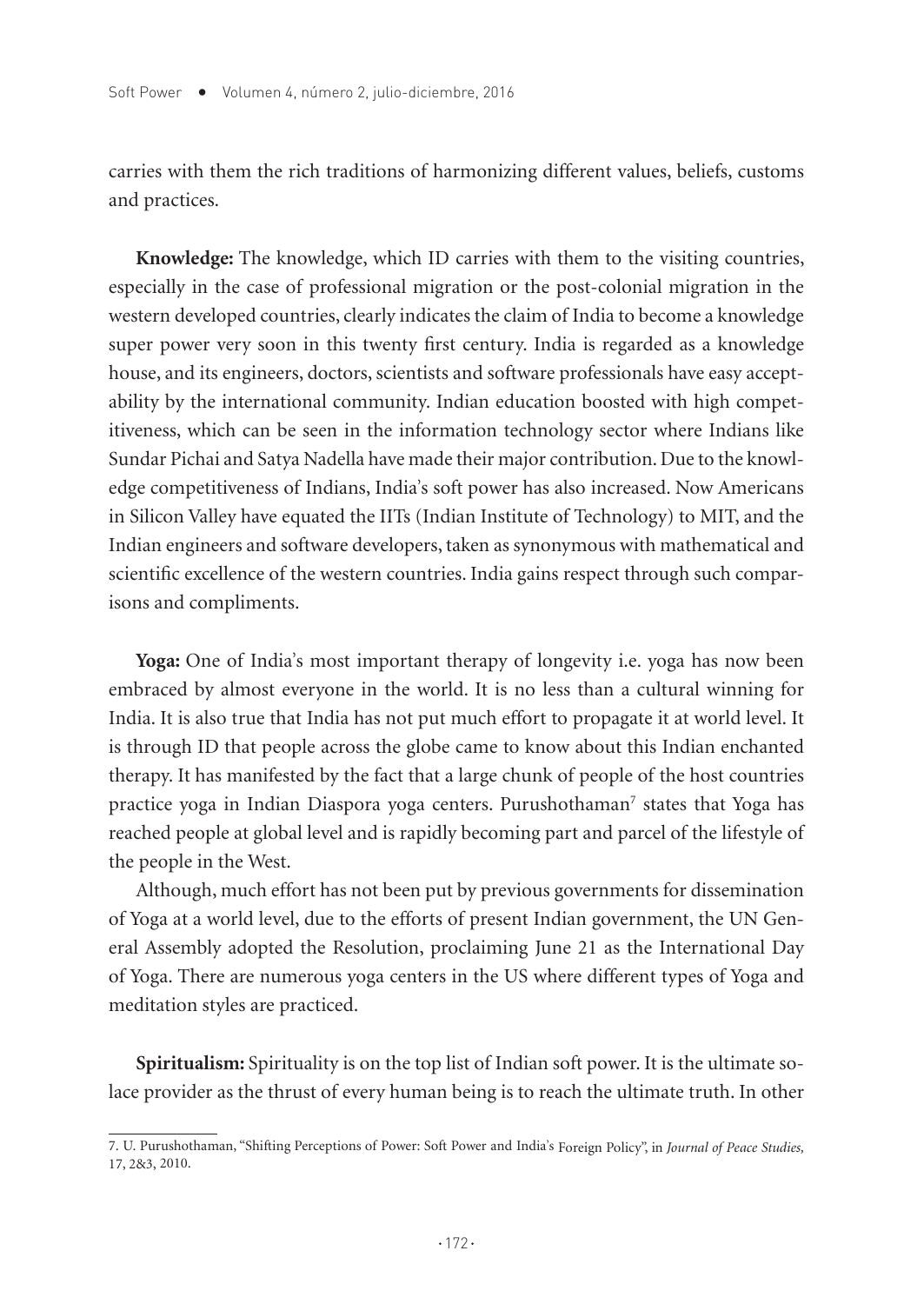words, one can say that spirituality leads to completeness in human life. Many religions of the world were born in India and it has always welcomed all the religions and provided space to all the religions to flourish in its soil. Its tolerance towards all religions makes it attractive in the eyes of other countries of the world.

**Secularism:** India has also given a message to the western countries that secularism does not mean separation of religion and the state should rather try to provide an environment where different religions can co-exist in harmony with each other. This is a much needed condition as different countries and people are fighting wars in the name of religion only. Indians are known for the values of love, peace and goodwill and its prime examples are Gautama Buddha, Mahavir, Swami Vivekananda and Mahatma Gandhi. ID is also known for the same values of love, peace and unity, and due to these very qualities they are winning the hearts of the people from the host society. Due to their humbleness and soberness, they are not considered as a security threat by the indigenous people or the other communities living with them in the host society.

**Food:** The delicious Indian food is not less in contributing to the soft power of India. It creates attraction for India every single time the foreigners taste the Indian food. Tharoor says "Indian cuisine, spreading around the world, raises our culture higher in people's reckoning; the way to foreigners' hearts is through their plates. In England today, Indian curry houses employ more people than the iron and steel, coal and shipbuilding industries combined"8 . The Indian food is famous in the United States too. Curry, Chicken Tikka Masala, Palak Paneer, Naan and samosas, Masala Dosa, Idli Sambar, Dokla, etc. are some of the most famous Indian dishes in America.

**Bollywood:** Indian films and TV daily soaps are popular in many countries including the US. Bollywood became popular abroad also because of ID. Indian diasporic people, whether it is first, second, third or fourth generation, are always attached to India and this strong bond is shown when one sees that Bollywood stars have the same fan following among the ID as they have here in India. Their movies are liked by every generation of ID. For Indian Diaspora, Bollywood films are the most popular means of entertainment. The popularity of Indian movies reached to such an extent, that Indian films dub in local languages of different countries and are shown there. The ID living

<sup>8.</sup> S. Tharoor, *Pax Indica: India and the World of the 21st century*, Penguin Books, New Delhi, 2012.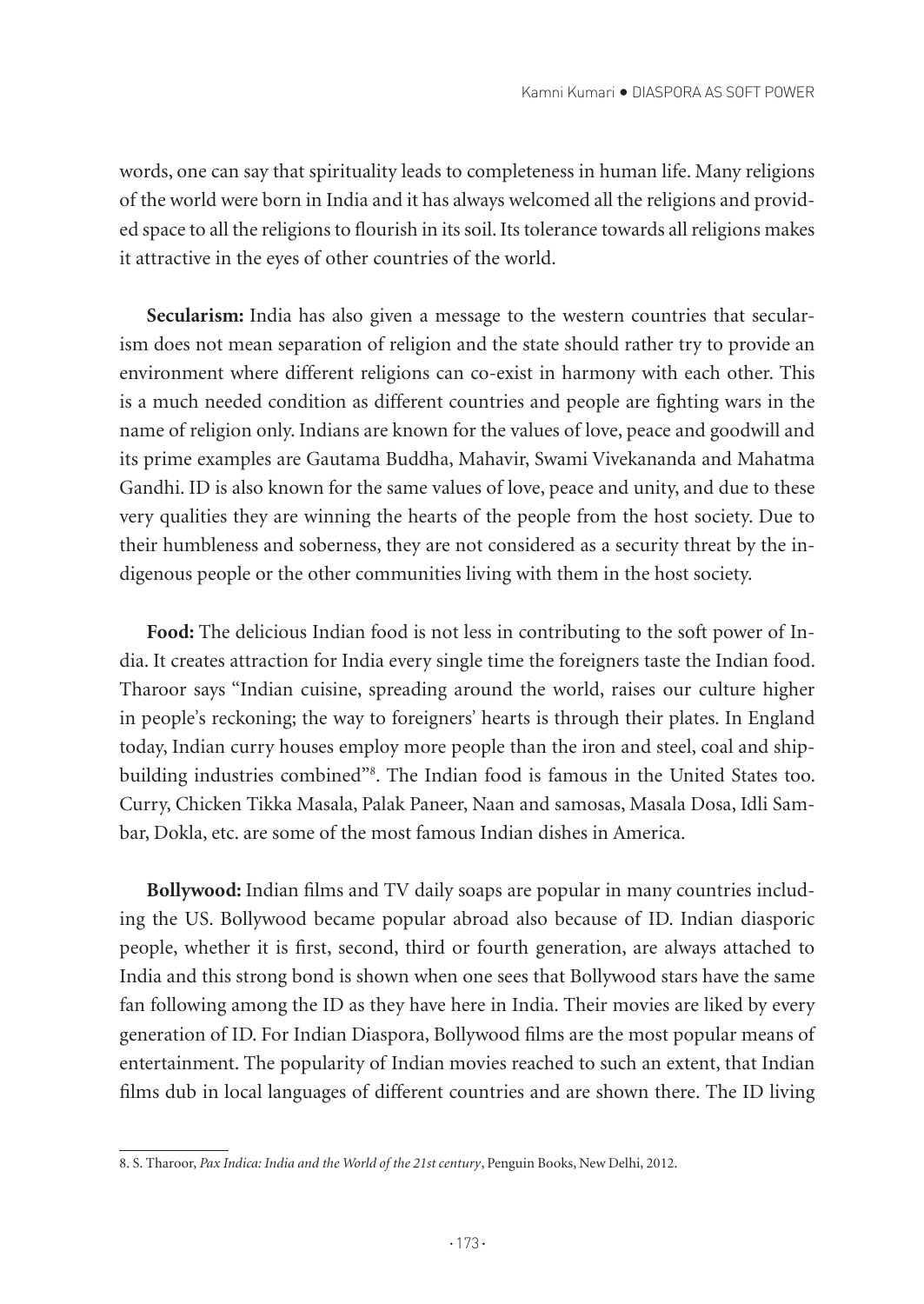overseas enjoys Bollywood movies through DVDs and at Cinema halls. The Indian diasporic filmmakers like Mira Nayar and Deepa Mehta are famous for making the movies on diasporic and they received praise by the critics worldwide.

**Indian Fusions:** The Indian fusions, whether it is in Indian music, food, apparels, dance, etc. have an immense soft power potential. The famous western dancers and singers such as, Michael Jackson, Madonna, and Shakira have adopted elements of Indian dances or music in their performances. The efforts of Renowned figures like Pandit Ravi Shankar, the sitar player and composer is worth mentioning among those who have done much to popularize Indian instrumental music in the west.

Apart from these soft power sources, one cannot ignore the hard power sources like the economic and political status of the Indo-Americans. Rather we can say that the hard power is essential to make soft power work. It is also true that without soft power, hard power cannot take a long journey or exist for long. Soft power provides legitimacy to the hard power and hard power makes soft power practical. Both powers are incomplete without each other. In this competitive world, possession of merely one kind of power would be very dangerous and it can never bring desired fruits for a country or a community like the diaspora. The Indian diasporic community of the US holds a good political, economic status there and that is why it has become able to bring some fruitful results to some extent for India's international aspirations, and it has many more to come through its combination of hard and soft power.

## **Impact of ID's Soft Power on the Bilateral Relationship between India and the US**

The Indian diasporic community in the US is transforming the historic hostile relations between the two countries. The relationship between India and the US in the past and their relationship now has clearly shown that India did not have a very cordial relationship with the US. The US has always tilted towards Pakistan. After the end of the cold war, there was a major change in the relations of the duos. When Rajiv Gandhi became Prime Minister of India in the 1980s, his first visit to the US in 1985 had many positive impacts on bilateral relations and there was a marginal improvement in the bilateral relations. India started identifying the Indian American diaspora as a potentially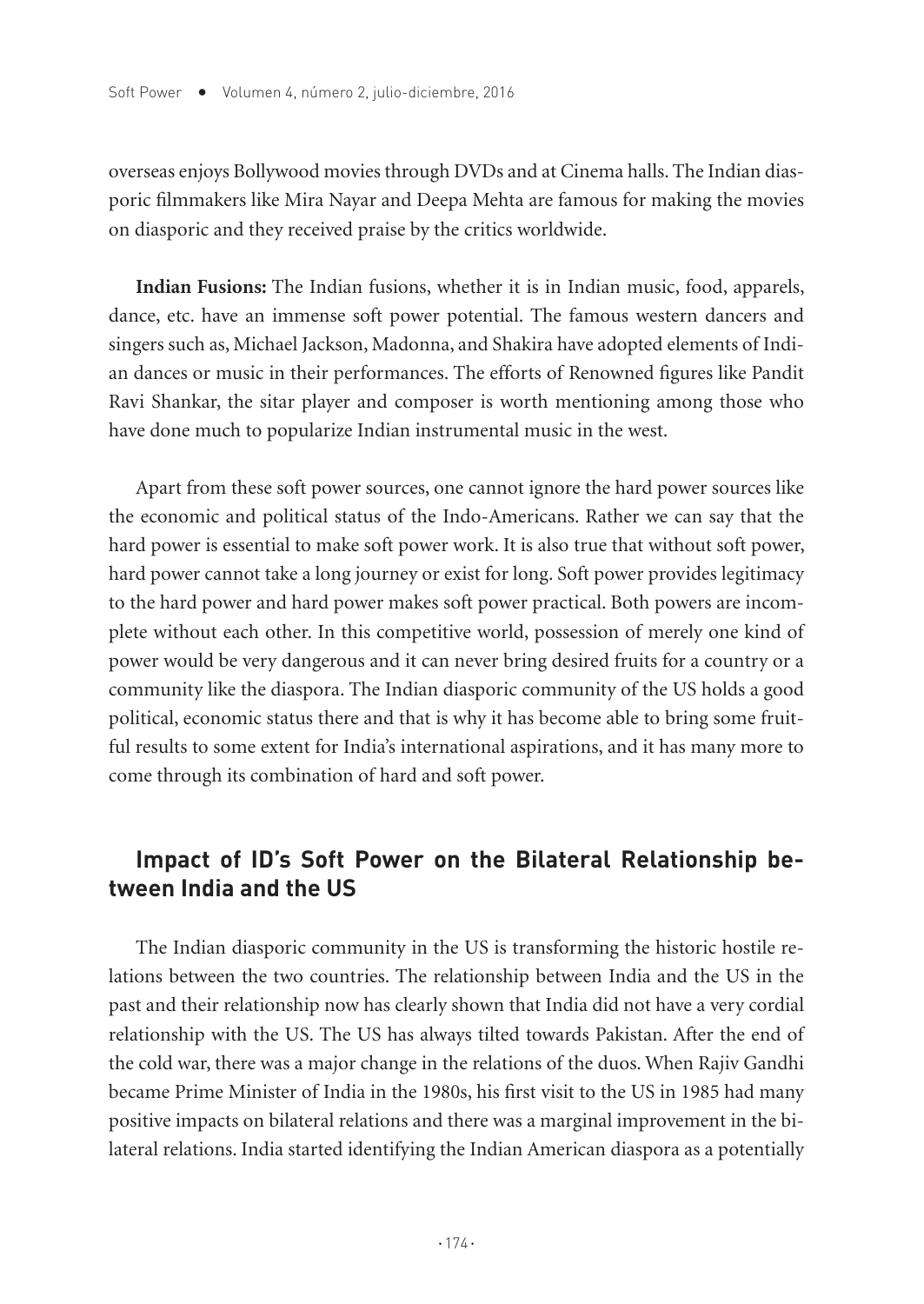valuable connection between the two countries and this was an important outcome from Rajiv Gandhi's visit<sup>9</sup>.

There are two important reasons for the emergence of Indian-Americans as a prominent community. According to the latest US Census Bureau Report, there are about 1.6 million Indians in the US or 0.6 per cent of the total American population. The ID has emerged as a significant vote bank in US electoral politics, as the third largest Asian American group in the US after the Chinese and the Filipinos. Second, the Indian-Americans have become immensely rich, due to the computer and Internet revolution. With the increase in their numbers as well as their increased strength in economic power, the focus of the Indian community's lobby shifted from their own issues to the concerns of their mother country as now they are capable enough to stand for India's issues or problems. They are successful in doing so. There are several examples of the Indian community's lobbying for India's interests in the US, which needs to be dealt with in detail.

**Immigration Laws:** The bimodal image of Indians in the US transformed in the 20th century, and 1.5 million strong Indian-American communities have played the biggest role in changing the image of Indians. This transformation originated in the changing immigration laws in favor of the Indians in the 1965 immigration policy of the US. This immigration policy eliminated the earlier policy, which was in favor of migration of more numbers of Europeans. Due to this change, more number of Indians landed in the 1965 immigration policy. The US was in need of doctors, engineers and other professionals and nobody else was more dedicated, passionate, honest and hardworking than the Indians. America was very well aware of these qualities of the Indians. Therefore, Americans' need and Indians goodwill or soft power forced them to transform their policy in favor of Indian immigrants. However, for the successful enactment of the immigration laws under the 1965 immigration policy, there was an enduring struggle of the ID leaders<sup>10</sup>. With the efforts of the ID, the US Congress enacted various immigration laws under the Immigration Act of 1965, 1990, etc. favoring the immigrants from Asia, especially the Indians. Due to these laws, Indians are the highest H1B visa recipients under which professionals or white collared jobs migrated from

<sup>9.</sup> A. Chatterjee, "The Catalyst? Indian Diaspora and India Relations After the Cold War".

<sup>10.</sup> M. Bagoria, *Indian Diaspora in American Politics in the 1990s*, Ph. D. Thesis, Jawaharlal Nehru University, New Delhi, 2004.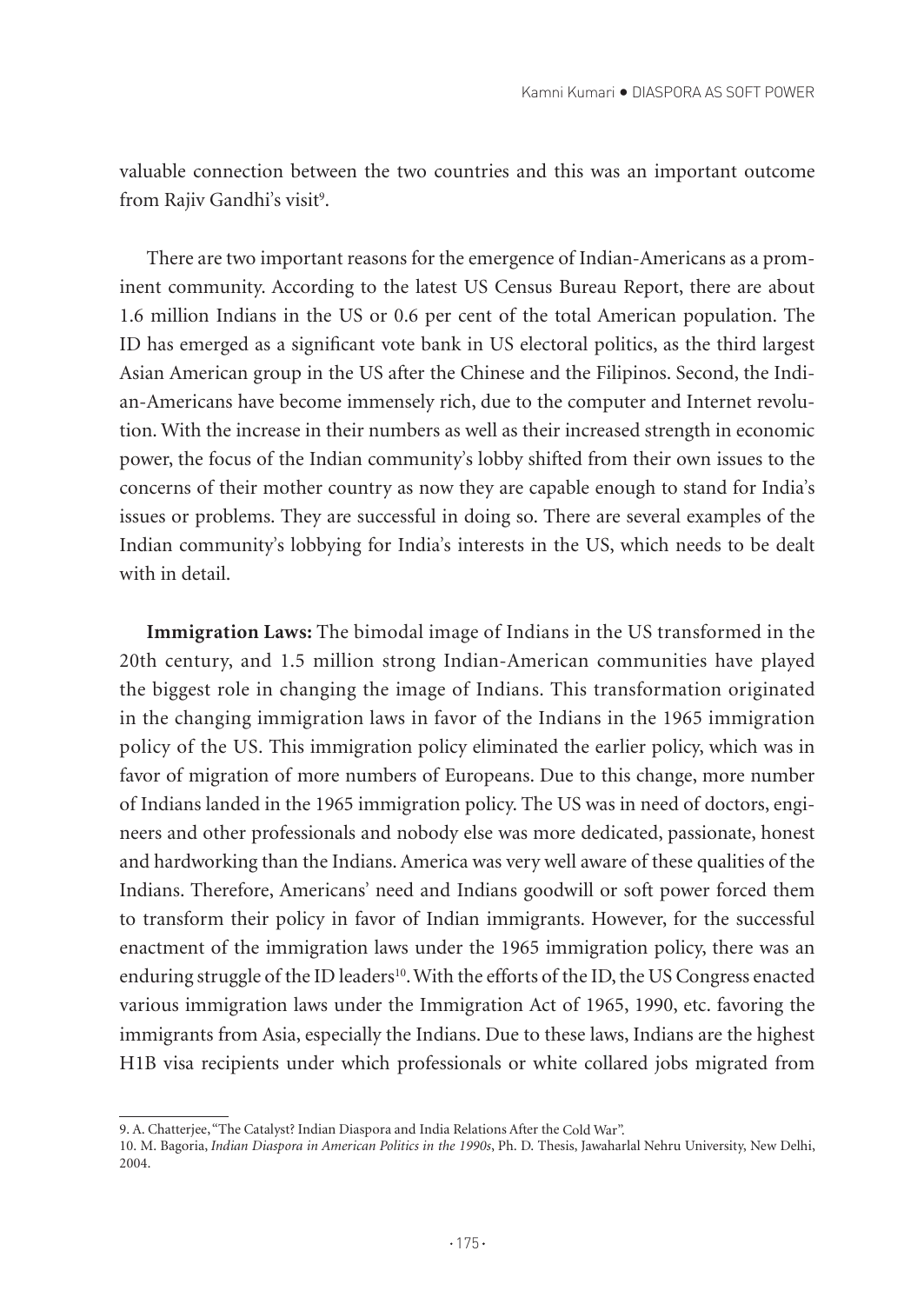India to the US and their contribution in the image making and the soft power of India has been noticeable.

## **Removal of Sanctions Imposed on India (after Nuclear Proliferation in 1998) By the NSG**

**Group:** India received the US enriched uranium supplied under a 30-year commercial contract for its Tarapur nuclear power plant project. For this, the Indians agreed to bilateral and later International Atomic Energy inspections and safeguards which were designed to ensure that this sensitive material will not be diverted for non-authorized uses<sup>11</sup>. After the nuclear explosion at Pokhran, India in 1974, the supply of enriched uranium for Tarapur created a major problem between India and the United States. There is one more instance which shows the impact of our diaspora's soft power in the US i.e. the removal of the sanctions, imposed by the NSG group on India after the nuclear proliferation, based on US recommendation. The reason behind the removal of sanctions was a strong Indian lobby in the US. The National Federation of Indian American Association (NFIAA) lobbied and organized its members and put pressure on Congressmen and administration to relax the US policy over sanctions. Again, in 1998, when India conducted nuclear tests in Pokhran on the  $11<sup>th</sup>$  and  $13<sup>th</sup>$  of May, the sanctions were put up by the NSG. The Asian Indian community lobbied effectively with its caucus members for removal of sanctions placed on India after the nuclear tests<sup>12</sup>. The US President Bill Clinton himself mentioned during his visit in India that they were under immense pressure by the Indian lobby to remove the sanctions.

**Nuclear Deal:** The US Indian community's remarkable lobbying efforts were commendable in relation with the finalizing of the Indo-US Civil Nuclear Co-operation Agreement. The 123 agreement, also known as the civil nuclear cooperation agreement, finalized in July 2007 and was signed in October 2008. With the signing of this deal India became a beneficiary of all those provisions, which were reserved for the signatories of the NPT (Non- Proliferation Treaty). The US justified this nuclear cooperation with India because of its immaculate non-proliferation record. The Nuclear Suppliers Group

<sup>11.</sup> D. Kux, *India and the United States: Estranged Democracies* (1941-1991), National Defence University Press, Washington DC, 1993.

<sup>12.</sup> M. Bagoria, *Indian Diaspora in American Politics in the 1990s*.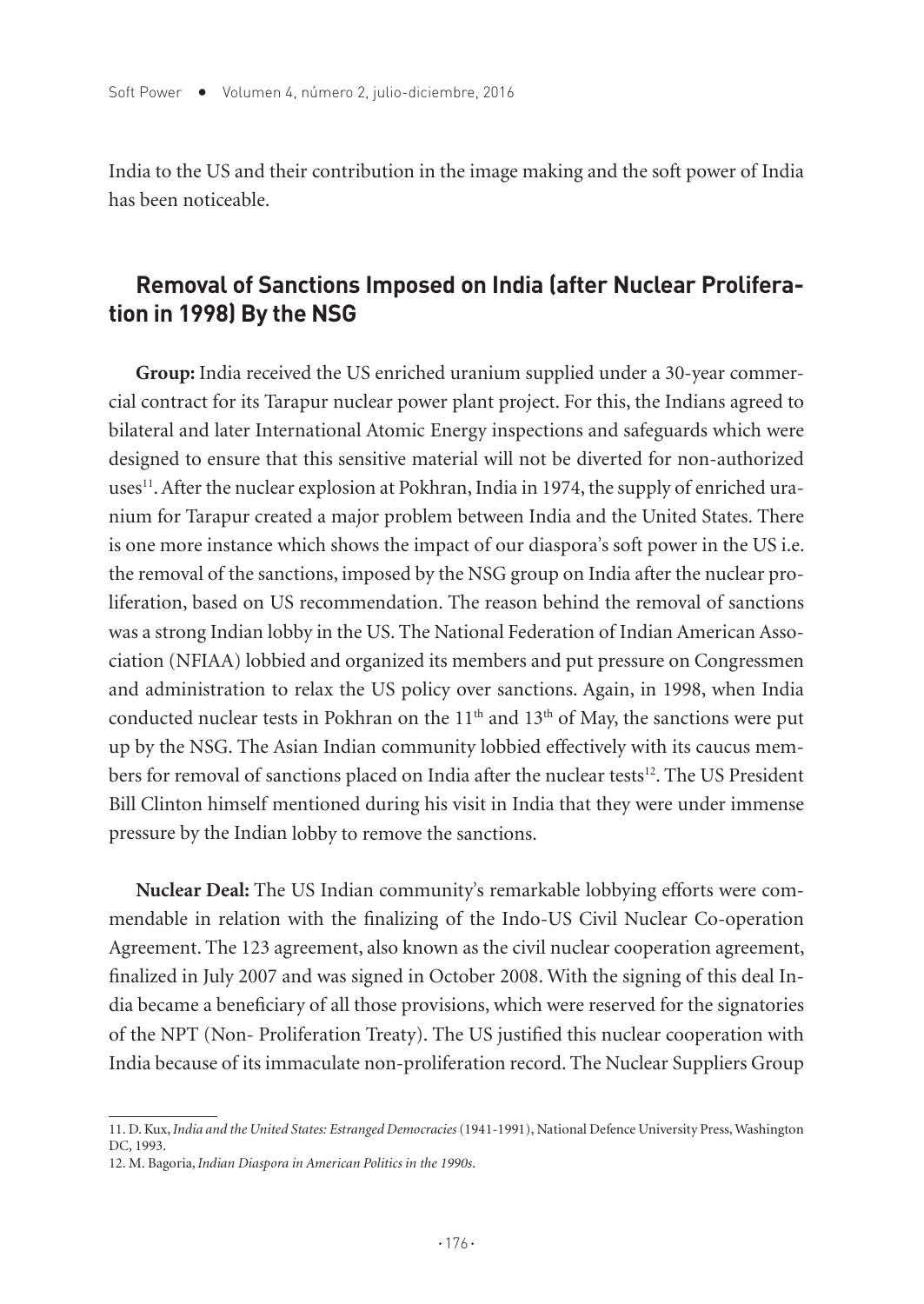(NSG) member states also took the same stance for India and allowed India's participation in international nuclear commerce and these states fully supported the Indo-deal. This deal recognizes a strategic partnership between India and the United States, two of the world's largest democracies. This deal is good for India's development, offering it the opportunity to generate electricity from nuclear energy on a much greater scale.

**Business and Investments:** India did not have a very good business partnership with the US. Its major business partners were the UK and Russia. However, after the adoption of Liberalization, privatization and Globalization policies by the GOI in the 1990s, a paradigm shift came in its business policies as well as in the section of its business partners. The ID has always seen its benefit in the liberalized structure of India because the more India becomes liberalized, the more comfortable living will be for the ID in a liberal country like the US. If the host and home countries' ideology are the same, their relations will also be better and then the diasporic community would not have to face more hardships for their survival. The US has invested about \$ 9.3 billion in India between April 2000 and December 2010, which is about 7 percent of total equity investment inflows into India during this period, as reported by RBI. According to the US Bureau of Economic Analysis (BEA), in 2010, the US FDI in India was \$17.5 billion and Indian FDI in the US totaled \$10.8 billion. Indian investments into the US have more than doubled during the economic crisis<sup>13</sup>.

**Outsourcing Issue:** Outsourcing is one of the recent issues between India and the US. The US outsources various jobs to India. India, with its low wages and High-level English speaking skills, is leading in outsourcing jobs for the US. Goldman, Sachs & Co. estimates that a majority of the 200,000 service jobs –most of them in Information technology– that had been shipped to the US foreign affiliates, over the past four years have gone to India. At the same time, they received more than 287,000 temporary visa applications from Indians to work in the United States. The lawmakers had proposed several bills in 2003 to limit the number of guest-worker visas. Senator Christopher Dodd (Democrat, Connecticut) and Representative Nancy Johnson (Republican) had sponsored a bill that required companies using so-called H-lB guest visas to prove Americans are not available to fill a job before bringing in foreign workers. Some states, for example, Maryland, Washington, Connecticut, Missouri, New Jersey, etc. were also

<sup>13.</sup> See the website of the Federation of Indian Chambers of Commerce and Industry: www.ficci.com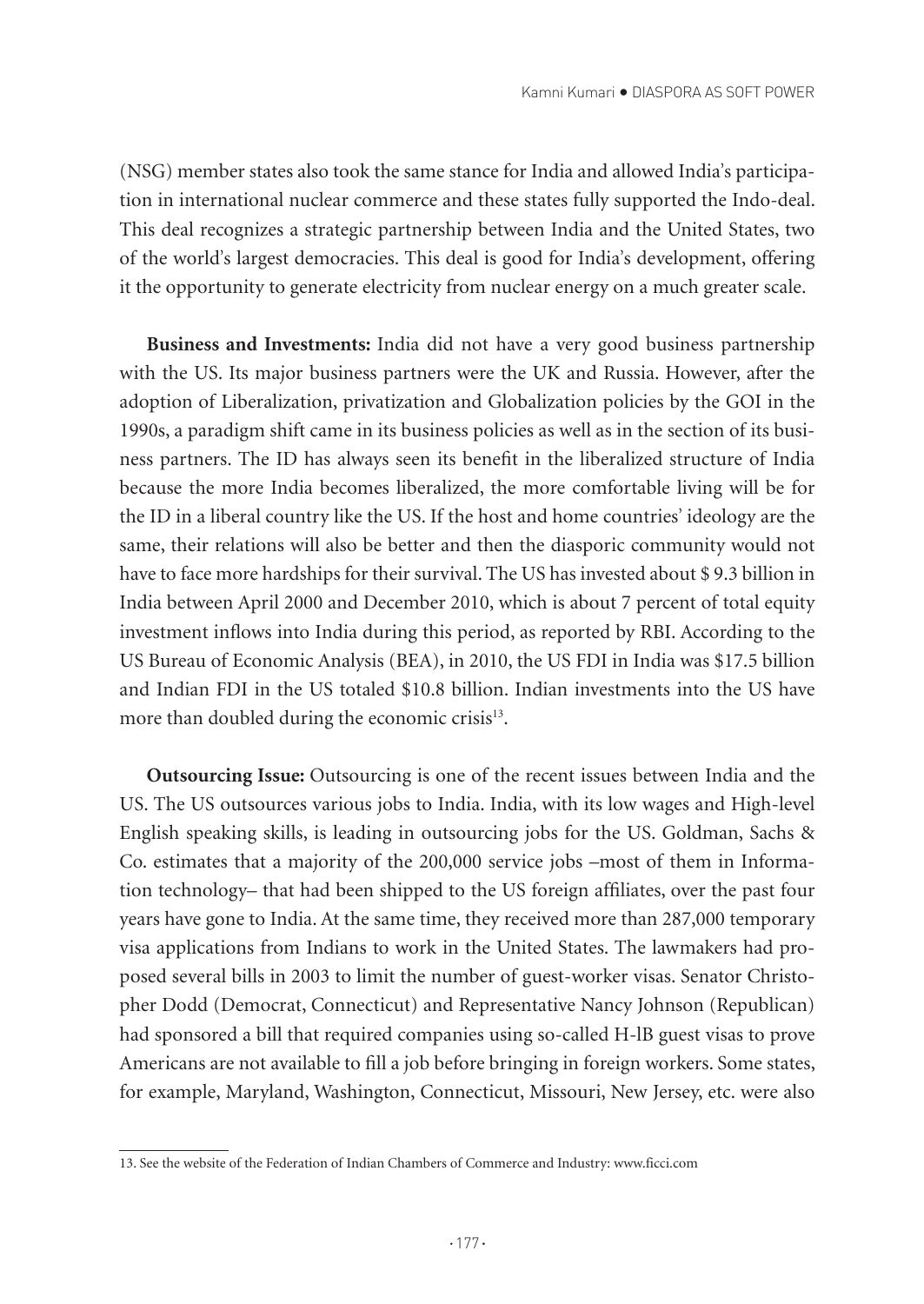considering laws banning offshore outsourcing of government tech-services contracts<sup>14</sup>. To fight back, the GOI has been lobbying in the various states. The Asia Indians are also pressurizing the lawmakers not to let these bills pass.

#### **India's Soft Power Aims in U.S.A while using Diaspora**

With the rise in the economic power of India, a new class has emerged i.e. the middle class, which is very progressive and very vital for the development of India because this class always aspires to go higher and raise their living standard. Therefore, this class is contributing to the upliftment of the economy of its country also and they take an interest in enriching or exploiting their educational and economic assets through migration to different parts of the world for better life options. Of all countries, the United States has been of the greatest interest to them. The diaspora is well placed to assist this process and benefit from it by being the counter party. The focus was on exploiting cultural assets, such as language, film and music, and economic assets, such as trade. Through its various assets, the ID made a good name in the soft power race. ID's soft power is a strategic asset for India. The soft power may not give direct results like hard power does, but it may prove beneficial in the long-run and in rare cases where hard power can do nothing. Soft power will give results. The soft power is strategically important for any country. India's soft power aims in the US are also strategic in nature. India is known as a developing country and in its development purpose it needs a lot of investment, energy, skill, technology, etc. India is an energy hungry country due to its huge population size<sup>15</sup>.

In order to meet these requirements or to fulfill the demands of the energy sector, India needs assistance from the US. The US can fulfill India's energy requirements. The ID can persuade the foreign policy experts of the US for these energy issues through lobbying. Though the US is the largest source of Foreign Direct Investment (FDI) in India, accounting for more than 33 percent of the cumulative investments, this growth is not sufficient and is far below the potential, expectations and requirements as well as in terms of global comparisons, particularly of the US trade with and investments in China16. Therefore, an effective lobbying by the American ID is to grab FDI from the US.

<sup>14.</sup> M. Schroeder, "India Aims to Calm US Outsourcing Fears", *Wall Street Journal,* Washington, 13 November 2003.

<sup>15.</sup> M. Mahalingam, "India's Diaspora Policy and Foreign Policy: An Overview", 2013, accessed 9 July 2015, available from: http://www.grfdt.com/PublicationDetails.aspx?Type=Articles&TabId=30.

<sup>16.</sup> M. Bagoria, *Indian Diaspora in American Politics in the 1990s*.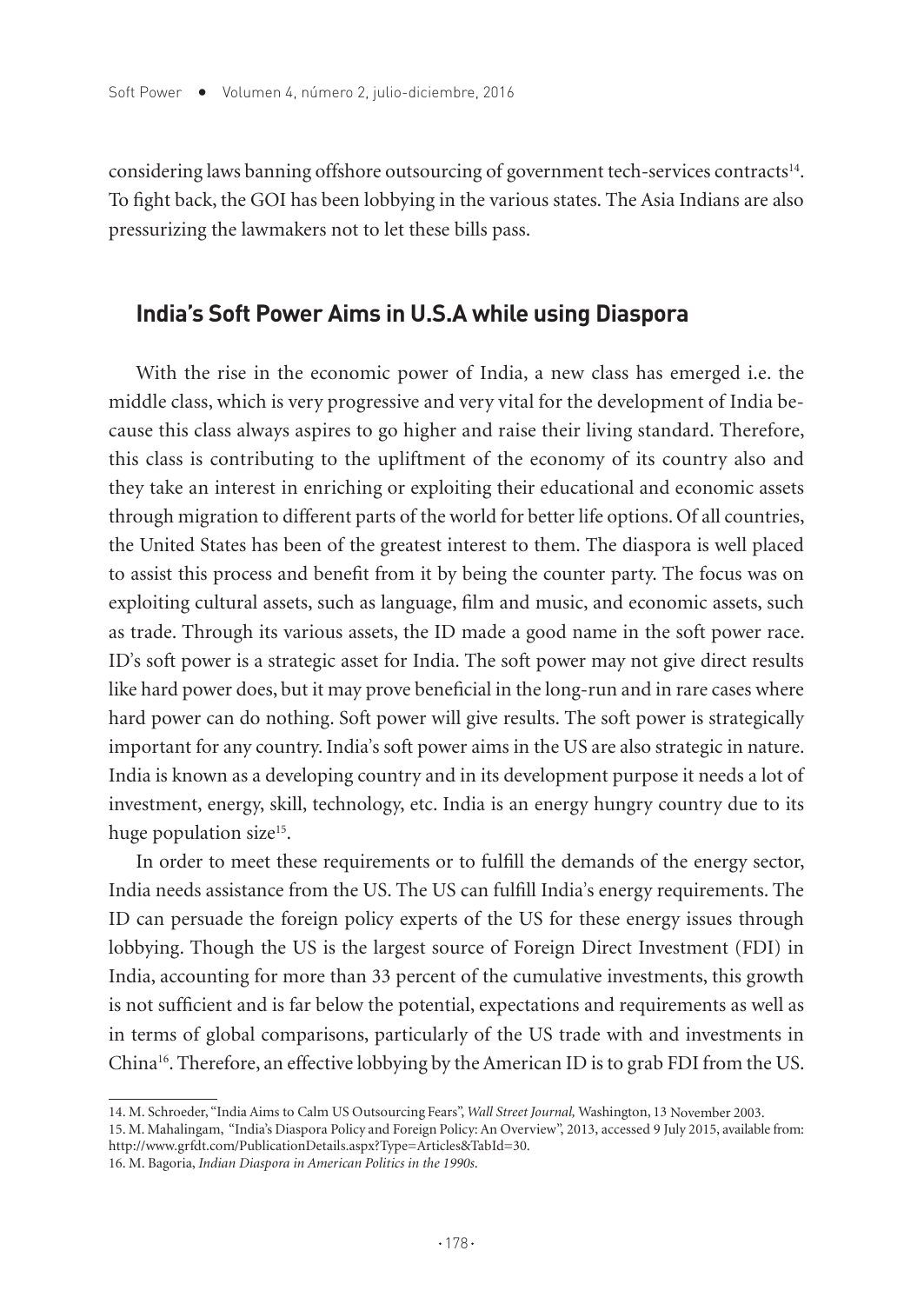The National Knowledge Commission of India has estimated that the country needs 1,500 universities, but it only has 370 now. However, the number of new institutions is being set up, both public and private; still there is a demand-supply hiatus in the education sector. To bridge the gap, the government requires foreign universities to set up branch campuses and even India proposed a legislation to invite foreign universities for setting up branch campuses in India. The bill proposed under this legislation is The Foreign Education Providers Bill (www.ficci.com). The ID lobby should try to persuade the US government to collaborate with India and to make policies to smoothen the process of setting up branch campuses. The East African Indian successful entrepreneurs who are key players in the global economy can be a springboard for India to play its role in the international trade. Many diasporic Indians are members of parliament in many countries who could be a liaison between their government and India17.

India has various domestic as well as global aspirations, which require large portions of foreign capital and acceptance. Among these aspirations, India also has nuclear ambitions. These kinds of global and domestic aspirations could be more acceptable to the industrially and technologically advanced world's elites through the projection of soft power. The ID has already proved its potential by helping India in its bargain for nuclear issues with the US, such as helping the passage of the US-India nuclear fuel agreement, through their associations. The ID used varied strategies from directly lobbying Congressmen, various associations took initiative and lobbied for this specific aspiration of India, such as trade associations that might have earlier supported a Congressman's campaign by funding and then requested or persuaded them to support this act. The indirect methods include holding seminars on the usefulness of the agreement as well as informing the public-at-large about India's value of the US as a stable democracy in an unstable world and thereby making them aware of how India can help the US in the proliferation of democracy in the world. At the time of the foundation of the UN, permanent UNSC membership was primarily warranted to those nations who had political-military power, and those who had a capacity to conduct and win –interstate war. Now the scenario has changed and the parameter for UNSC permanent membership should also shift from hard power to the soft power, and India being a soft power should get a permanent seat.

<sup>17.</sup> M. Mahalingam, "India's Diaspora Policy and Foreign Policy: An Overview".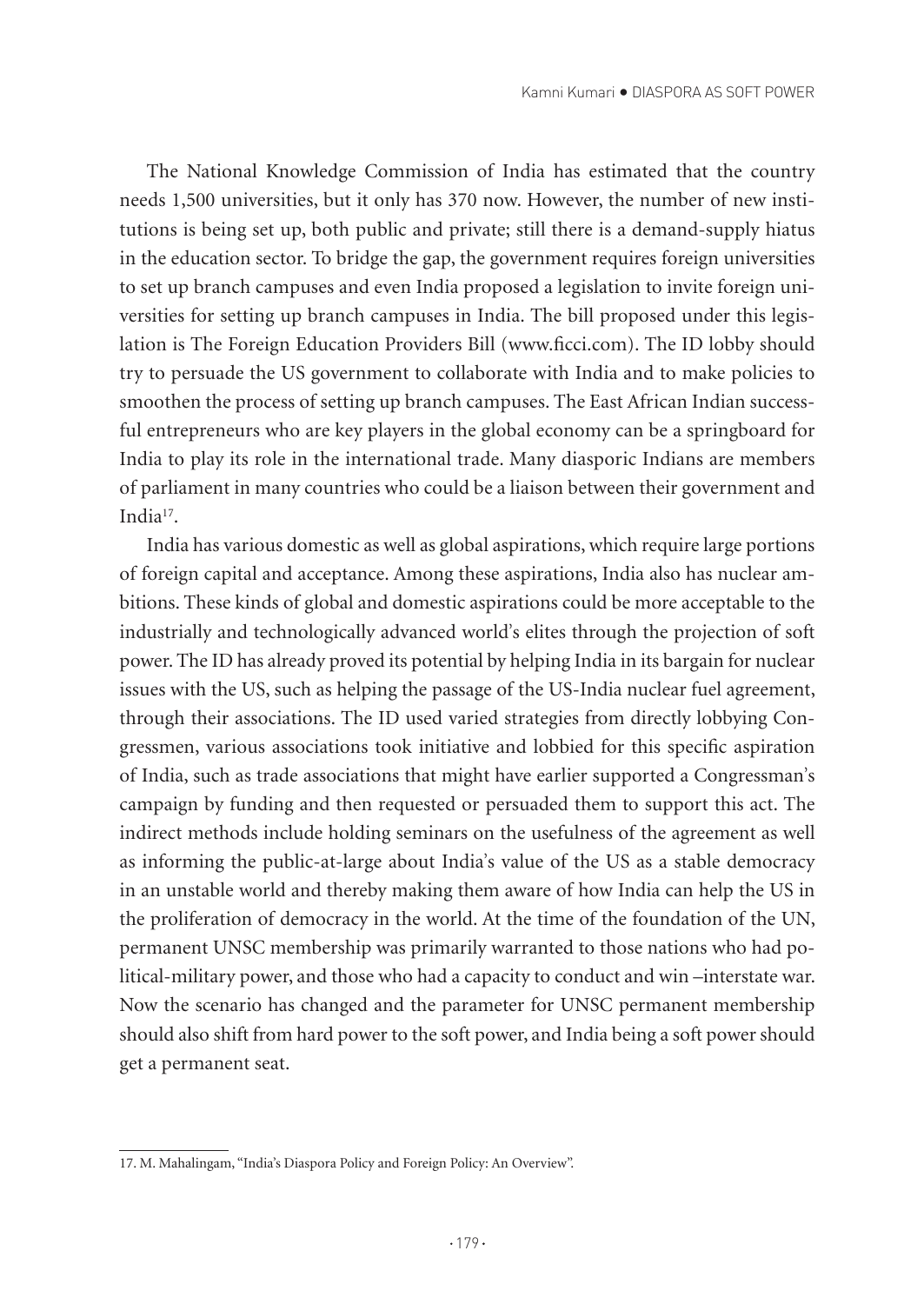#### **Conclusion**

The study has focused on the role of soft power in the promotion and sometimes in the creation of the bilateral relationship among the countries, and the special focus is on the ID as soft power and its role in the promotion of the bilateral relationship between India and the US. From this study, it can be concluded that the soft power is an effective tool and it can very well utilize or channelize in the image making, promotion of bilateral as well as multilateral relations, seeking of public opinion and formulation of a global civil society. The diaspora is a significant player who can very well play the game of soft power for foreign policy outcomes. If the diasporic community of a country has a strong position in terms of wealth, knowledge and political participation or influence in the host country, it can play a very proactive role in influencing various issues concerning the interest of the home country. The soft power has changed the perspectives regarding the power, which were more or less negative. Earlier the power (hard) was considered as something to control the other. It was generally perceived that coexistence of states is not possible so power (hard) is necessary to control the state in order to avoid conflicts and to maintain the world structure. The soft power has changed the earlier notions about power. It has shown a hope that the coexistence of states is possible. The soft power based on cooperation, not coercion or control.

The soft power concept is of great relevance in this modern globalized world. Soft power undoubtedly has become a very significant tool of foreign policy making of any country. Soft power is very significant in this nuclear world scenario. The soft power is no longer a monopoly of America; countries like India can also show their potential in the soft power race. The rich civilizational and cultural ethos of the ID penetrated into the American socio-cultural life. The gradual participation of the Indian community in the political sphere of the US strengthened the Indian diasporic community. Both India and the US began to perceive ID as a two way beneficial for both the countries. The US also realized that their soft power also increases with immigration because the immigrants who return to their home countries, also carry the American culture and disseminate or proliferate it, though not directly but indirectly. Therefore, the American culture, through the diaspora, attracts people from the different countries around the world wherever the diaspora moves.

The role of ID in disseminating India's culture in terms of cuisine, music, spiritualism and other Indian sources like Yoga, Ayurveda, Spiritualism, Bollywood, etc. is also equally proliferated by the ID and it is visible through the number of Yoga centers,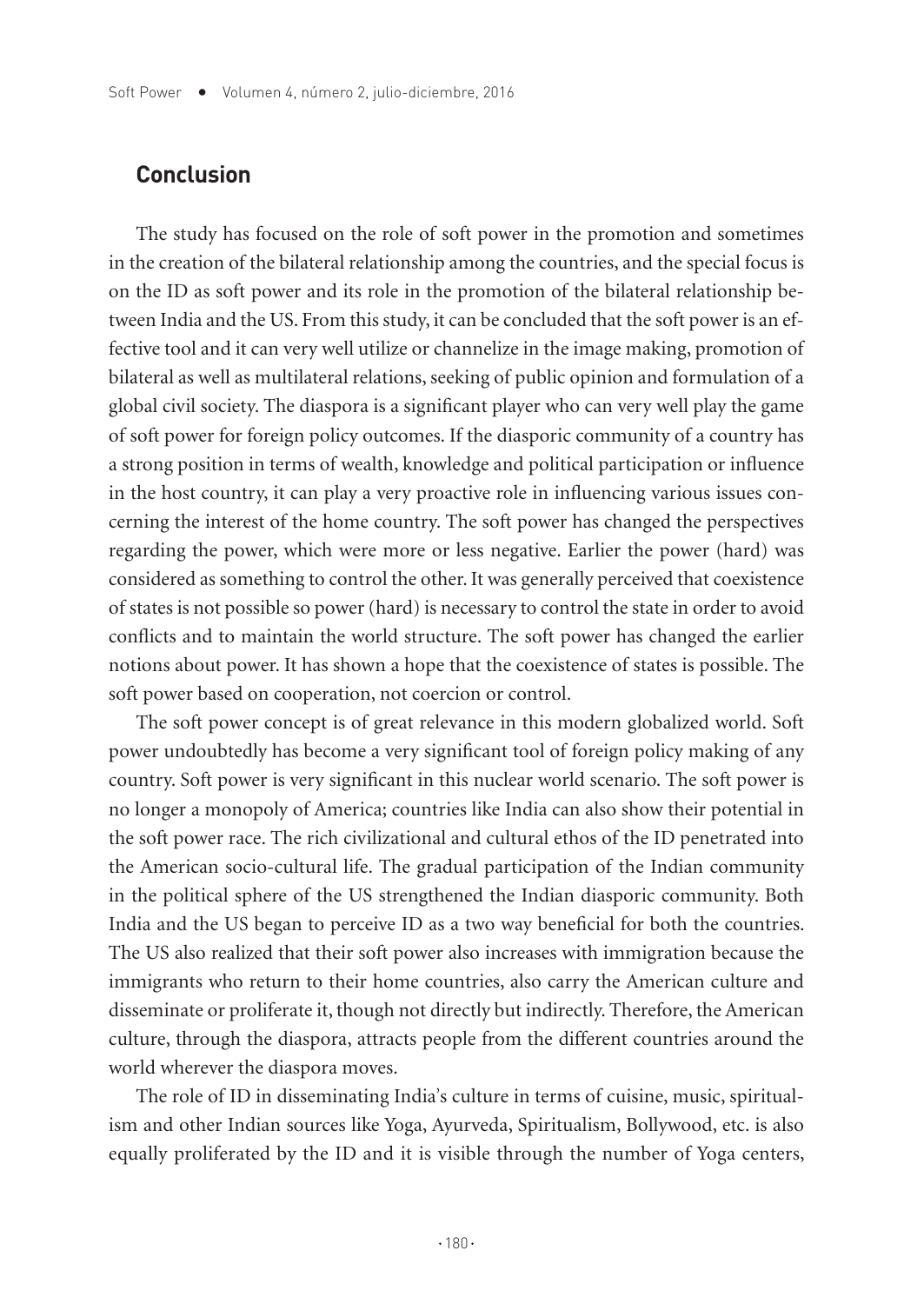spiritual centers, Indian restaurants, fusion of Punjabi in pop songs, food, apparels, etc. ID therefore, has helped India in spreading India's culture. ID is also doing nation branding as well as working as non-governmental public diplomats and cultural diplomats. Indians will have to "sell" its soft power to the whole world for fulfilling its international aspirations and no one other than India's diaspora is the best seller as they can add their own talents to it.

The major thing, which was analyzed while tracing India's soft power impact on bilateral relations of Indo-US, is that soft power of the diaspora has been used or channelized until now just to enhance the hard power. Due to this, the true essence of soft power has diminished. India used to have a unique image, not easily exercised, to achieve desirable outcomes. Soft power can be pushed or tamed by the government in power. Therefore, countries need to be very cautious while formulating various policies and taking decisions. GOI also needs to be very choosy as well as careful while formulating the policies. India needs to analyze or look upon which of their policies are curtailing its soft power and it should properly visualize it and try to improve strategies, which are affecting its soft power. India has to be hopeful towards its soft power potential, but it does not have to overvalue its soft power resources. India needs to spend on infrastructural development to alleviate poverty, to improve health issues, to ensure food security and education for all, to eradicate corruption, to ensure human rights to its citizens, to annihilate the caste system and to eliminate all the social evils like rape, dowry system, etc. It also needs to tackle the Naxalite issue, North East issue, Kashmir conflict etc. as soon as possible because all these problems and issues are blots on the soft power of India.

The change in the perspective of the Indians towards the diaspora definitely has relevance for India. Nowadays, the diaspora community is respected for their being beneficial for both the country of residence as well as the country of origin. This community has been welcomed by the people in the home country with an open embrace whenever they land in their homeland. Therefore, in a way, this community feels good to see this kind of welcome and they always feel connected to their motherland. The diaspora community always has a passion to do something for the mother country, for its villages or for its people. That is why this community is very active in philanthropic work, development work, etc., in India.

This paper gives a scope to think about the relevance of soft power diplomacy in international relations for cooperation and coexistence of states in unequal power structure of the world system, for the fulfillment of the aspirations of a country (in